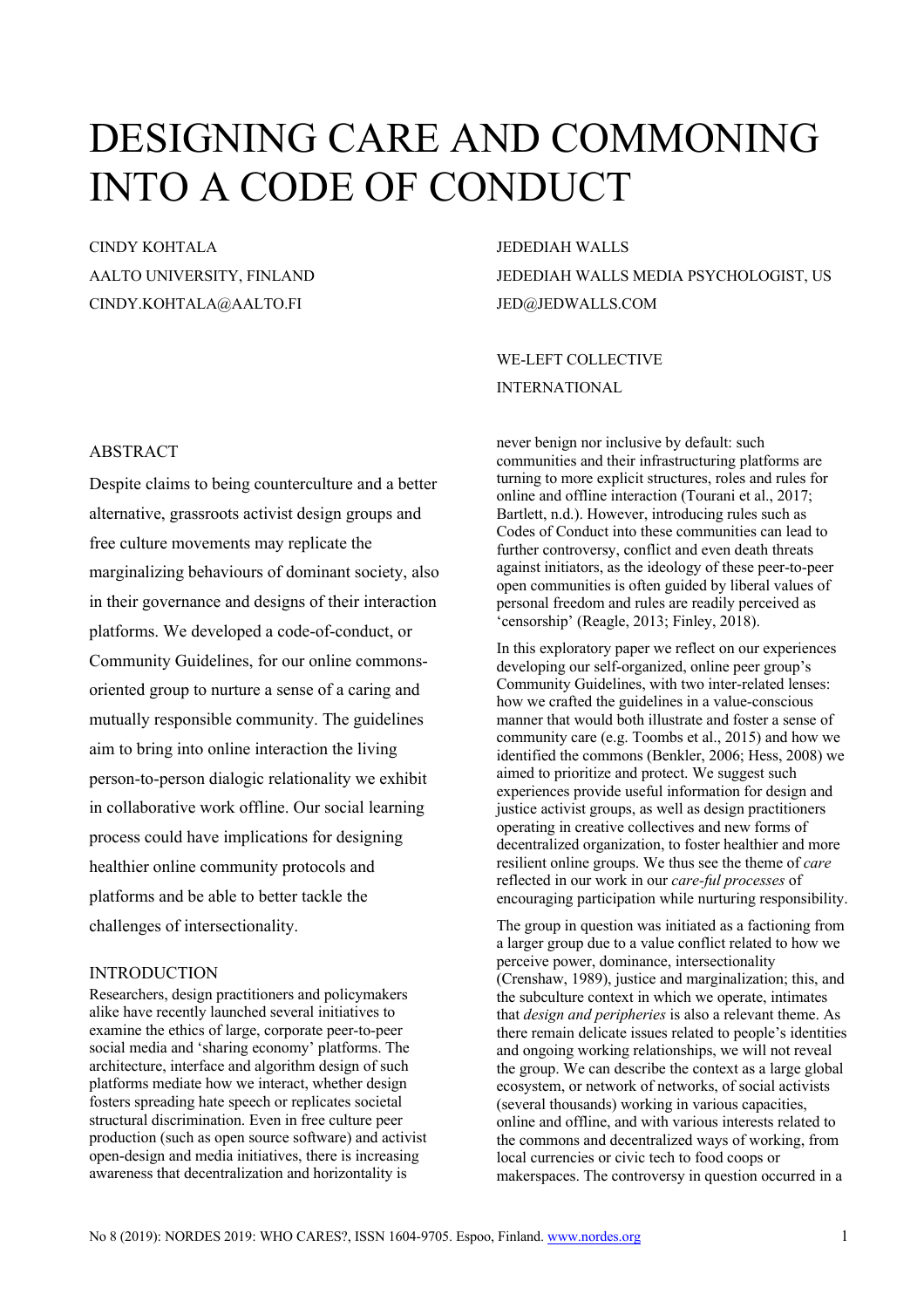social media group, whereupon eight of us became administrators of a break-out group of about 100 members on the same platform. We immediately set upon forming the identity of the new group (i.e. explicitly welcoming of anti-racist, feminist, communist, anarchist, queer and postcolonial perspectives) and discussing its rules for interaction (i.e. following nonviolent communication, or NVC (Rosenberg, 2015)). These actions were a direct response to the controversy: both the 'contents' of the conflict (prioritizing justice and equity) and the nature of it (the 'toxic' ways to communicate online and the threat of trolls and far-right infiltration). This in turn necessitated formulating the Caring Community Guidelines (see http://tinyurl.com/y5x66lbw).

#### BEYOND FLOSS

At their most basic, and oversimplified, Free/Libre Open Source Software (FLOSS) and peer-to-peer open design projects consist of fungible, self-selecting individuals contributing code and/or modular designs that can be integrated into a larger whole (Tooze et al., 2014; Aitamurto et al., 2015). When the object is more than software or a product, however, such as an activist group forming around ideals related to 'sustainability', 'democratizing technologies' or a 'collaborative economy' (e.g. Ratto and Boler, 2014; OuiShare, n.d.), actors must set up their own designing-with-each-other conditions: the very objective of collaborating, the means and the ends, is to be decided together (Bakırlıoğlu & Kohtala, 2019). Grassroots activists design their own operational models in order to identify and maintain the commons of interest (such as a knowledge commons, technology or a public space). They need to protect it from enclosure (such as a proprietary firm buying or stealing an invention and licencing it), an active process of identifying valued resources and keeping them as open and shared, i.e. 'commoning' (Bollier and Helfrich, 2012). But threats to the commons do not only enter from the outside: internal group behaviours and unacknowledged power hierarchies can restrict marginalized outsiders from joining the group and internal members having a voice and equal access to decision-making (Karatzogianni and Michaelides, 2009). More and more practitioners are therefore codifying their knowledge on decentralized group governance in order to raise awareness of the key patterns that lead to conflict and group or project collapse (e.g. Costanza-Chock et al., 2018; Enspiral, n.d.). These reports aim to counteract the romanticizing discourse of open peer production that renders invisible real-life frictions, which can paralyse action but may also serve to spark innovation: the pluralities from which democratization can emerge (Hunsinger and Schrock, 2016). And these resistances, contesting hegemonic gatekeeping from within, are little different from the controversies that occur in the mainstream design research 'canon' (see Dilnot, 2017).

#### CRAFTING CARE-FUL GUIDELINES

We felt a sense of urgency in posting interaction guidelines based on the fractiousness of the battle we left, as well as not knowing who followed us into the new group nor their motives. We examined existing Codes of Conduct and began to adapt a document that had been developed by Walls (2018) with others for another project. We added a section, for example, explicitly calling for respect for concepts easily misrepresented (e.g. communism) and another section detailing behaviour that would not be condoned, actions associated with online trolls and increasingly far-right recruitment and group disruption (DEO, 2018). (Farright trolling had also occurred in the conflict and exacerbated it). While a 'rule', the section also educated, representing our mission to foster our collective media literacies with regard to online extremist rhetorical strategies as well as healthier communication. The objective was to create a psychologically safe space, based on our combined expertise in media psychology and conflict management, as well as the published experiences of other activist groups.

The document was therefore both rule- and value-based (Tourani et al., 2017), with emphasis on being guidelines rather than a set of clear rules and sanctions. The principles for respectful communication were loosely based on conceptualizing P2P networks not as peer-to-peer, but rather person-to-person, inspired by Martin Buber's I-thou conceptualization of dialogic relationships (Buber, 2004/1937; see also Kent and Taylor, 1998) and building on Walls's extensive experience as a media psychologist in online mediation. This meant our members would (hopefully) learn about and reflect upon new ways to enact person-to-person dialogue as an alternative to what we have learned to do, or been trained to do by the interface design, on the dominant corporate social media platforms. While anonymity was not the problem on this forum as it is on other, more notorious, online platforms, we were still mainly strangers interacting virtually through the written word. The guidelines were crafted to draw attention to the infrastructural constraints and emphasized patience, care and shared positive experiences. We also needed to be mindful of our own time limits in being able to be present for and moderate all discussion threads and sub-threads, and fostering community literacy in self-governance would alleviate possible future problems with administrator dominance or absence.

As is the norm in open design and peer production, we self-selected for editing and writing tasks, drawn to improve those areas where we had expertise and experience and within our own time constraints. We represented diverse backgrounds, from design research, media psychology, media activism, programming, activist art, facilitation and conflict resolution and project management. The final sections included Behaviour Expectations, Harassment, Counter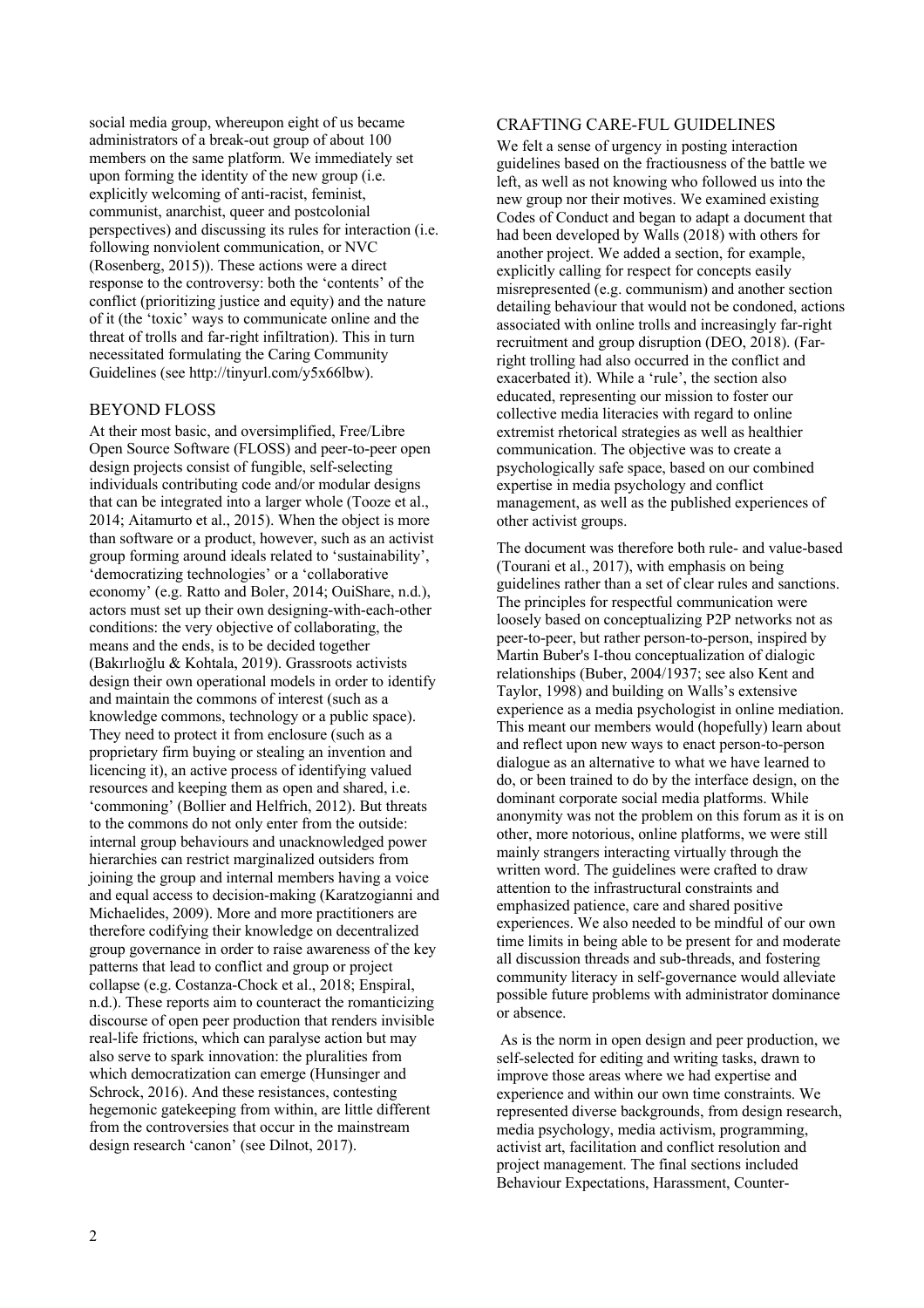Complaining (i.e. we would not act on complaints regarding 'reverse racism' (Cabrera, 2014), 'reverse sexism', 'cisphobia' or similar); Diversity Statement; Reporting and Violations; and a Final Consideration stating that 'it's okay to have guidelines'. We included a rather long preamble, where we explained the reasons for and reasoning behind the document and asked the readers for sensitivity and courage, to be able to collectively take on the challenges related to intersectionality. As there were also sections that needed further explanation (such as 'reverse-isms' and why they were problematic, as well as a short description of nonviolent communication), the resulting document was rather long. The preamble was deliberately written to be conversational in tone, 'have a cup of tea while you read through them', to acknowledge consideration for the reader; the aim was to inspire a sense that we are in this together and not to be admonishing.

The guidelines on how to report problems to administrators and moderators were also necessary, taking into account the severe technical constraints of the platform with regard to reporting. Moreover it was necessary to address ourselves as gatekeepers, to convey a sense that the moderators were not infallible nor exempt from sanctions in the case of guideline breach. Finally we continually discussed the flexibility of the guidelines to be able to apply them also to offline interactions in future, to encourage us (as group founders) and the community members to seek and nurture inclusiveness and diversity (geographically, ethnically, culturally, etc.) in collaborative work.

We launched the Guidelines and asked all new members to read them thoroughly. Members have provided feedback on the guidelines directly which will be taken into account in following iterations.

#### DISCUSSION AND CONCLUSIONS

In designing *care* into the guidelines, we emphasized the 'we' to reduce any sense of us (administrators and moderators) versus 'them'. We aimed for a shared community culture of coproduction and co-governance, through the tone and semantics of the text and by adding specific guidelines. For example we encouraged members to speak up, according to NVC guidelines, if there was a discussion or comment they felt inappropriate (with examples of how to shift from derailing, provoking comments to nonviolent and respectful reactions). This would also serve to distribute the emotional labour involved in moderating a discussion and shift the task away from 'policing' to 'care' in how we interact. We aimed to foster a sense of not blaming or shaming: acknowledging how easy and 'human' it is to make mistakes and lash out in anger. New patterns of communication must be learned and we wished to learn them collectively, as, as María Puig de la Bellacasa (2012, p. 198) writes, "material engagement in labours to sustain interdependent worlds". We began to embed these new ways to interact already from the beginning, in our own admin group

discussions during planning: encouraging and being care-ful with each other. We also allowed members' blocking of admins, recognizing the inherent right of an individual to protect themselves.

In designing *commoning* into the guidelines, we stated the aim to form a community (not a forum or debate hall), where focusing on respect, diversity, inclusion, members' wellbeing and learning would inform the reader of what kind of experience they could expect. We expressed empathetically that conversations about intersectionality, inequality, injustice and power would be challenging but, with compassion, could lead to transformation – a kind of commoning of care. The guidelines emphasized conscious awareness of how the technical platform mediates our interactions, in order to protect the commons of our shared humanity and members' intellectual and emotional needs. In crafting the guidelines, this meant drawing attention to the *real* (cf. Nafus, 2012), the lived and the lively that coexists in virtual worlds with the digital and the interface. For the knowledge commons, the guidelines emphasized social learning and collective agency (e.g. Rychwalska and Roszczyńska-Kurasińska, 2017) – shared responsibilities for each other in sensitive communication that could better ensure knowledge building and sharing.

We see our work as a tiny yet sincere and concerted effort to foreground relationality, person-to-person, in commons-oriented communities: precisely the entangled social-and-technical that is often explicitly evaded in peer-to-peer production, where the ideology of 'open' and 'free' values "social unfetteredness" and individual volition above all else (Nafus, 2012). 'P2P' in such a vision appears visually merely as dots joined by thin lines in a drawing of a 2D network; there is no human, emotion, conflict, consequence, flesh, locality, mess, insurrection. In our Community Guidelines we wanted to acknowledge the unclarity and shared confusion, people as real bodies in lived lives, indicating a wish for a collective experience with no clear understanding of the route nor the destination while comfortable in vagueness. Our ways of interacting and collaborating embed and enact how we see the importance of intersectionality and its challenges:  $21<sup>st</sup>$  century social relations become "thick" (Bellacasa, 2012, referring to Donna Haraway's work): as we see it, lived, real, embodied and difficult.

For design research readers there are several implications to note. First, Codes of Conduct (particularly of the copy-paste variety) can be ineffectual for groups dealing with complex and challenging situations, especially in online interaction. Co-creating the guidelines in our case actually forced discussions that needed to happen and have led to a sense of members trying to live the principles (or, in cases of resistance, intense dialogues on why they exist). Secondly, in reflecting on our process the lens of *care* (even lightly applied) was helpful in framing what we did and why it was important, similarly to conscious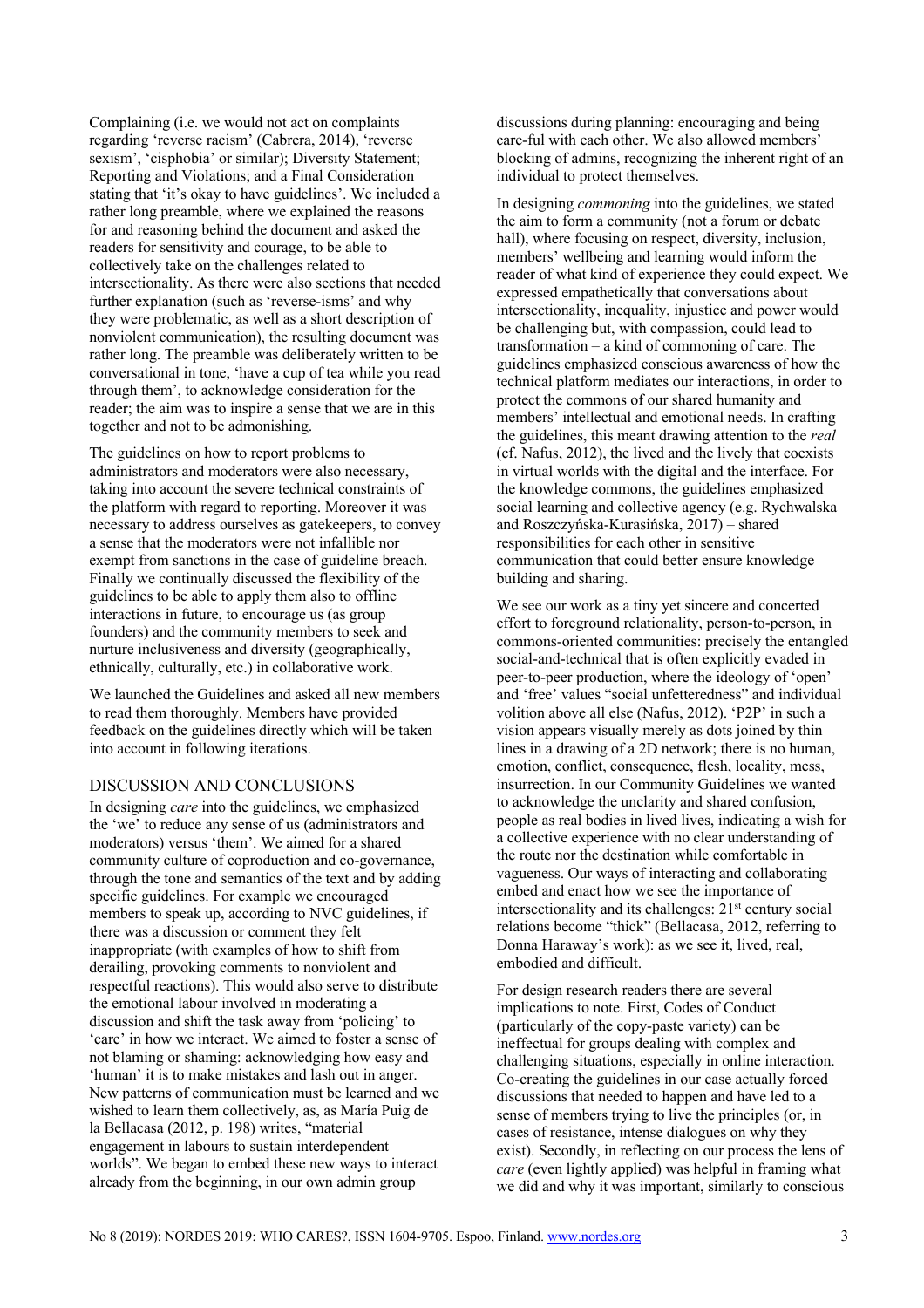values-in-design processes (Flanagan, Howe, & Nissenbaum, 2008; Rychwalska and Roszczyńska-Kurasińska, 2017).

Our aim in this paper has been to make visible the dynamics occurring in creative peer groups, their very real conflicts and controversies, and the challenges in transforming online relationships into ones that more closely resemble offline discussion and collaboration. Whatever sociality we could hack into the technical limits of the digital platform, needed a document where care and commoning in our individual and collective pursuits was embodied.

#### REFERENCES

- Aitamurto, T., Holland, D., Hussain, S., 2015. The Open Paradigm in Design Research. *Design Issues* 31(4), pp. 17–29.
- Bakırlıoğlu, Y., Kohtala, C., 2019. Framing Open Design through Theoretical Concepts and Practical Applications: A Systematic Literature Review. *Human-Computer Interaction* 0, pp. 1-44.
- Bartlett, R.D., n.d. Resources for decentralised organising. Available at: https://hackmd.io/s/Skh\_dXNbE [Accessed 10 Jan. 2019].
- Bellacasa, M. Puig de la, 2012. 'Nothing comes without its world': thinking with care. *The Sociological Review 60*, pp. 197–216.
- Benkler, Y., 2006. *The Wealth of Networks: How Social Production Transforms Markets and Freedom*. Yale University Press, New Haven, CA.
- Bollier, D., Helfrich, S. (Eds.) 2012. *The Wealth of the Commons: A World beyond Market & State*. Levellers Press, Florence, Mass.
- Buber, M., 2004/1937. *I and Thou.* Continuum, London.
- Cabrera, N.L., 2014. Exposing whiteness in higher education: white male college students minimizing racism, claiming victimization, and recreating white supremacy. *Race Ethnicity and Education* 17(1), pp. 30–55.
- Costanza-Chock, S., Wagoner, M., Taye, B., Rivas, C., Schweidler, C., Bullen, G., T4SJ Project, 2018. *#MoreThanCode: Practitioners reimagine the landscape of technology for justice and equity*. Research Action Design & Open Technology Institute. Available at: https://morethancode.cc/2018/08/20/morethancodefull-report.html [Accessed 11 Jan. 2019].
- Crenshaw, K.W., 1989. Demarginalizing the Intersection of Race and Sex: A Black Feminist Critique of Antidiscrimination Doctrine, Feminist Theory and Antiracist Politics. *University of Chicago Legal Forum*, pp. 139–67.
- DEO, 2018. The Rhetoric Tricks, Traps, and Tactics of White Nationalism. *Medium*. Available at: https://medium.com/@DeoTasDevil/the-rhetorictricks-traps-and-tactics-of-white-nationalismb0bca3caeb84 [Accessed 12 Jan. 2019].
- Dilnot, C., 2017. Nine Swallows Perhaps Summer? The Last Two Decades of Design Studies. *The Design Journal* 20(2), pp. 165–180.
- Enspiral, n.d. *Enspiral Handbook*. Available at: https://handbook.enspiral.com [Accessed 10 Jan. 2019].
- Finley, K., 2018. The Woman Bringing Civility to Open Source Projects. *Wired*. Available at: https://www.wired.com/story/woman-bringingcivility-to-open-source-projects/ [Accessed 8 Jan. 2019].
- Flanagan, M., Howe, D. C., Nissenbaum, H., 2008. Embodying Values in Technology: Theory and Practice. van den Hoven, J., Weckert, J. (Eds.). *Information Technology and Moral Philosophy*. Cambridge, UK: Cambridge University Press, pp. 322-353.
- Hess, C., 2008. Mapping the New Commons. Presented at Governing Shared Resources: Connecting Local Experience to Global Challenges: the 12th Biennial Conference of the International Association for the Study of the Commons, July 14-18, University of Gloucestershire, Cheltenham, England.
- Hunsinger, J., Schrock, A., 2016. The democratization of hacking and making. *New Media & Society* 18(4), pp. 535–538.
- Karatzogianni, A., Michaelides, G., 2009. Cyberconflict at the edge of chaos: Cryptohierarchies and selforganisation in the open-source movement. *Capital & Class* 33(1), pp. 143–157.
- Kent, M.L., Taylor, M., 1998. Building dialogic relationships through the world wide web. *Public Relations Review* 24(3), pp. 321–334.
- Nafus, D. 2012. 'Patches don't have gender': What is not open in open source software. *New Media & Society* 14(4), pp. 669–683.
- OuiShare, n.d. *Ouishare Handbook.* Available at: https://handbook.ouishare.net [Accessed 10 Jan. 2019].
- Ratto, M., Boler, M. (Eds.), 2014. *DIY Citizenship: Critical Making and Social Media*. The MIT Press, Cambridge, MA.
- Reagle, J. 2013. "Free as in sexist?": Free culture and the gender gap. *First Monday* 18(1). Available at: https://journals.uic.edu/ojs/index.php/fm/article/vie w/4291/3381 [Accessed 8 Jan. 2019].